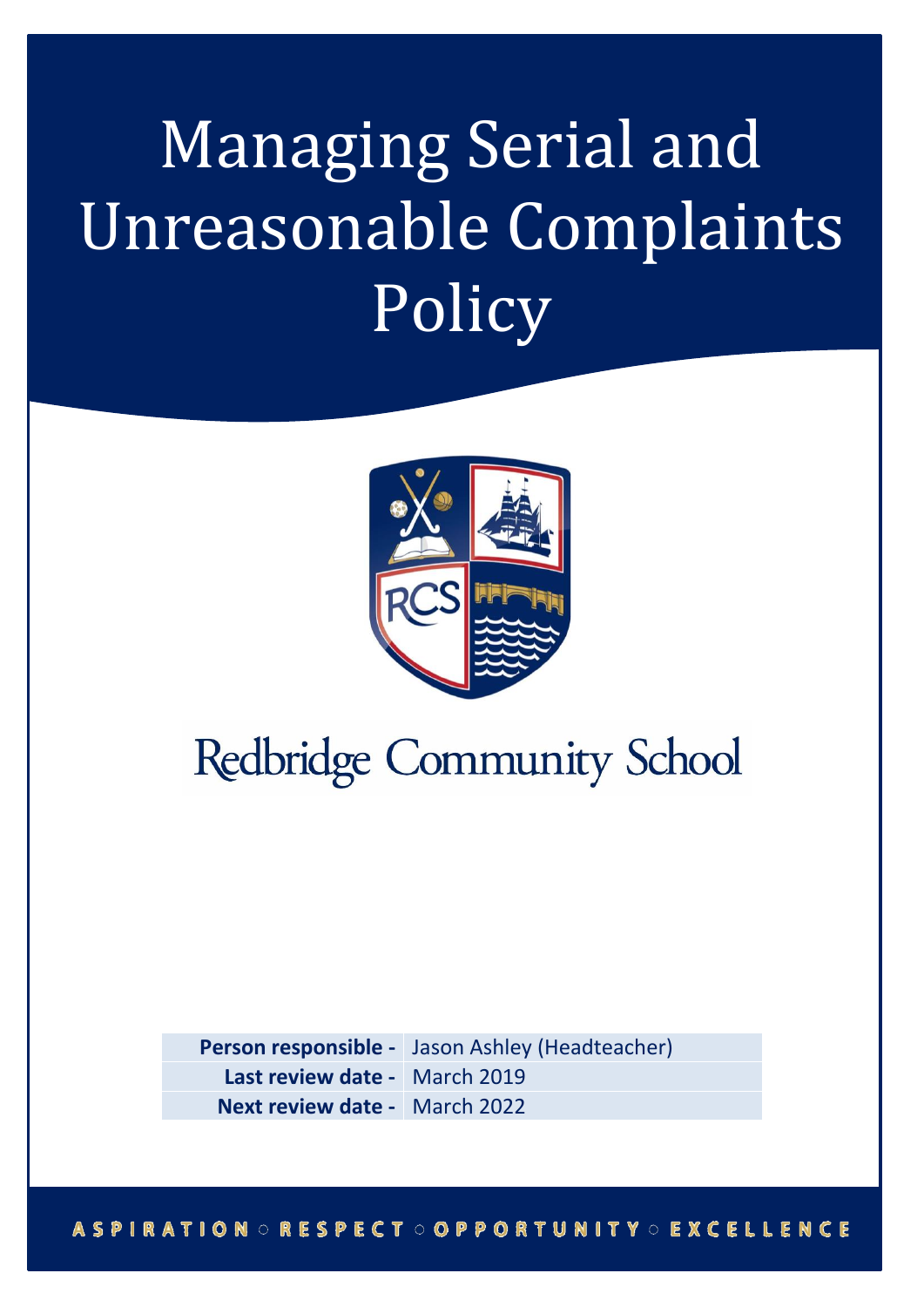### **Contents**

| Objectives                               | Page 3 |
|------------------------------------------|--------|
| Rationale                                | Page 3 |
| 3. Communication relating to a complaint | Page 4 |
| 4. Continued and unreasonable complaints | Page 4 |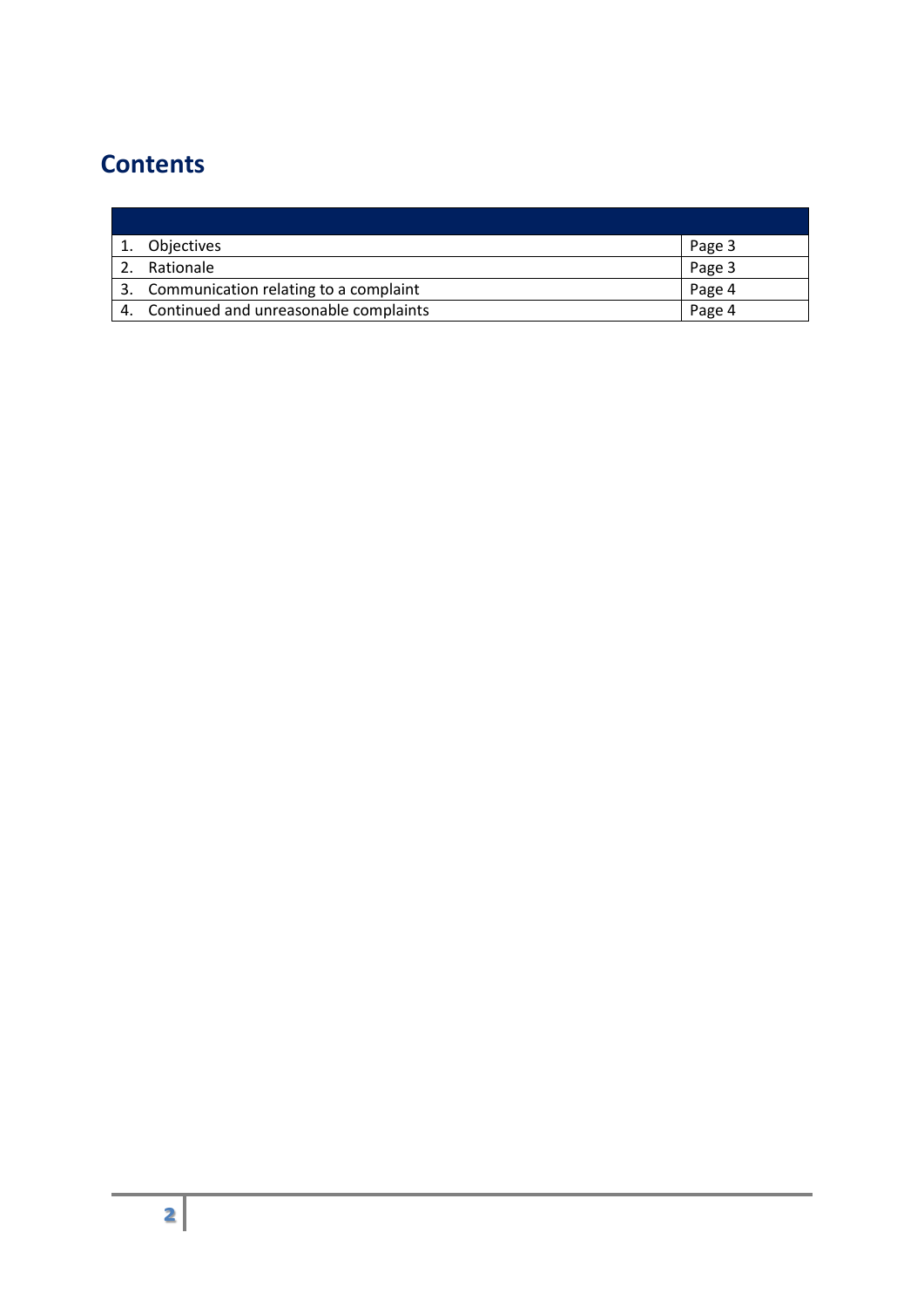#### **Objective**

Redbridge is committed to dealing with all complaints fairly and impartially, and to providing a high quality service to those who complain. We will not normally limit the contact complainants have with our school. However, we do not expect our staff to tolerate unacceptable behaviour and will take action to protect staff from that behaviour, including that which is abusive, offensive or threatening.

#### **Rationale**

Redbridge defines unreasonable behaviour as that which hinders our consideration of complaints because of the frequency or nature of the complainant's contact with the school, such as, if the complainant:

- refuses to articulate their complaint or specify the grounds of a complaint or the outcomes sought by raising the complaint, despite offers of assistance
- refuses to co-operate with the complaints investigation process
- refuses to accept that certain issues are not within the scope of the complaints procedure
- insists on the complaint being dealt with in ways which are incompatible with the complaints procedure or with good practice
- introduces trivial or irrelevant information which they expect to be taken into account and commented on
- raises large numbers of detailed but unimportant questions, and insists they are fully answered, often immediately and to their own timescales
- makes unjustified complaints about staff who are trying to deal with the issues, and seeks to have them replaced
- changes the basis of the complaint as the investigation proceeds
- repeatedly makes the same complaint (despite previous investigations or responses concluding that the complaint is groundless or has been addressed)
- refuses to accept the findings of the investigation into that complaint where the school's complaint procedure has been fully and properly implemented and completed including referral to the Department for Education
- seeks an unrealistic outcome
- makes excessive demands on school time by frequent, lengthy and complicated contact with staff regarding the complaint in person, in writing, by email and by telephone while the complaint is being dealt with
- uses threats to intimidate